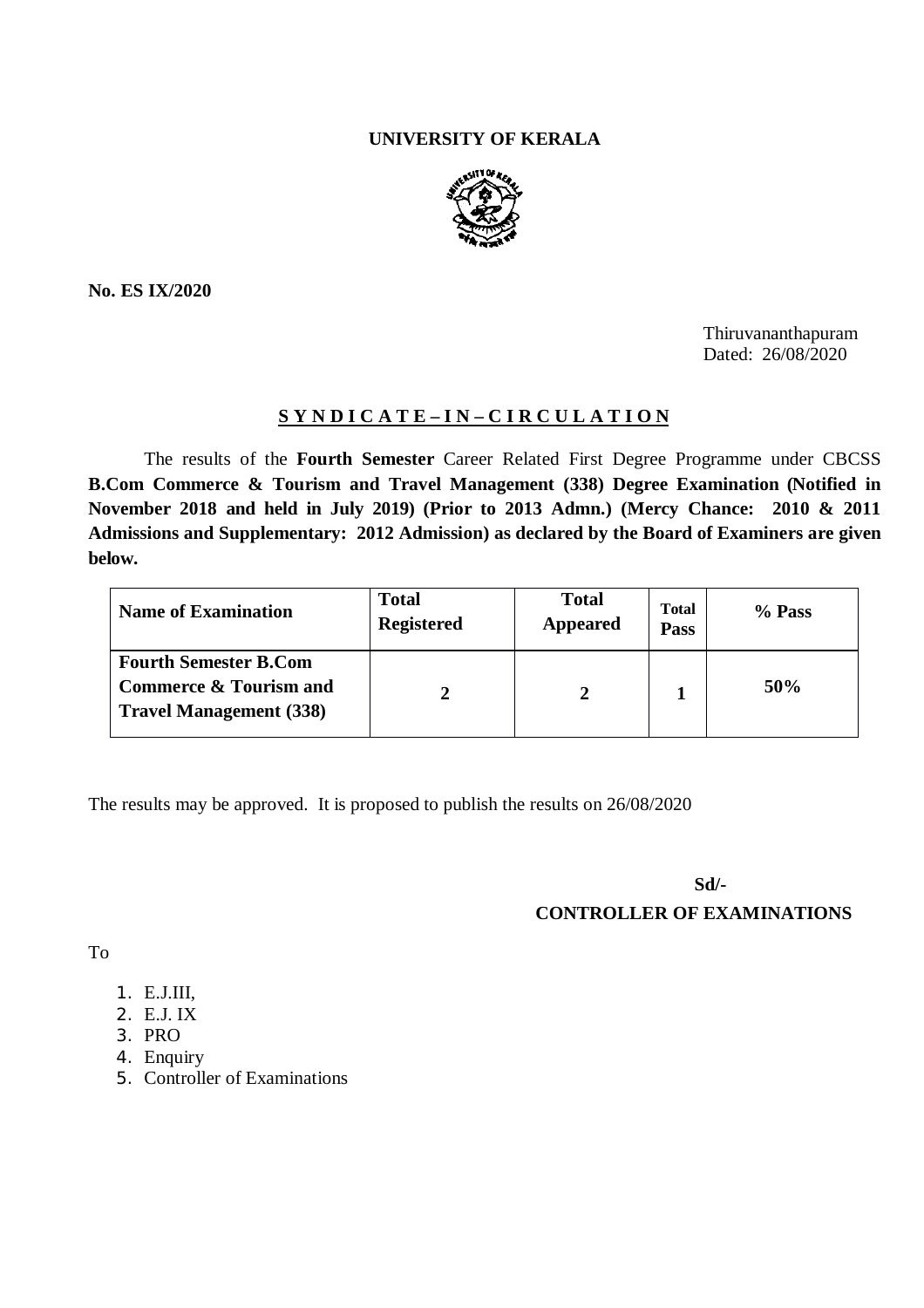## **No. ES IX/2020**



- 1. The following is the provisional list of Register Numbers of the successful candidates ofthe Fourth Semester Career Related First Degree Programme Under **CBCSS B.COM Commerce & Tourism and Travel Management (338)** Degree Examination **November 2019 (Notified in November 2018)** (Prior to 2013 Admn.) **(Mercy Chance: 2010 & 2011 Admissions and Supplementary: 2012 Admission)** as declared by the Board of Examiners. Those who are successful in parts means: either the candidate has not obtained a separate minimum of **'D'**  grade in **CE** and **ESE** and/or has not obtained a minimum **S G P A of1.5.**
- 2. The mark lists of the candidates will be forwarded to the respective center.
- 3. Mark lists will not be issued to the candidates in respect of whom there are defects are to be rectified, although their results have been provisionally released now.
- 4. The last date for revaluation and scrutiny is **14/09/2020**. Candidates should make use ofdraft mark list available in the University Website for applying for revaluation. Application for revaluation and scrutiny should be submitted through **ONLINE** only.

| <b>COURSE CODE</b> | ZUTA DEMEMIE<br><b>COURSE</b> |  |
|--------------------|-------------------------------|--|
| EN 1411.3          | Readings in Literature        |  |
| TT 1442            | Banking Theory and Practice   |  |
| TT 1471            | <b>Tourism Management</b>     |  |
| TT 1472            | <b>Hospitality Management</b> |  |

## **2010 Scheme**

# **Sd/- CONTROLLER OF EXAMINATIONS**

University Buildings, Thiruvananthapuram, Dated: 26/08/2020